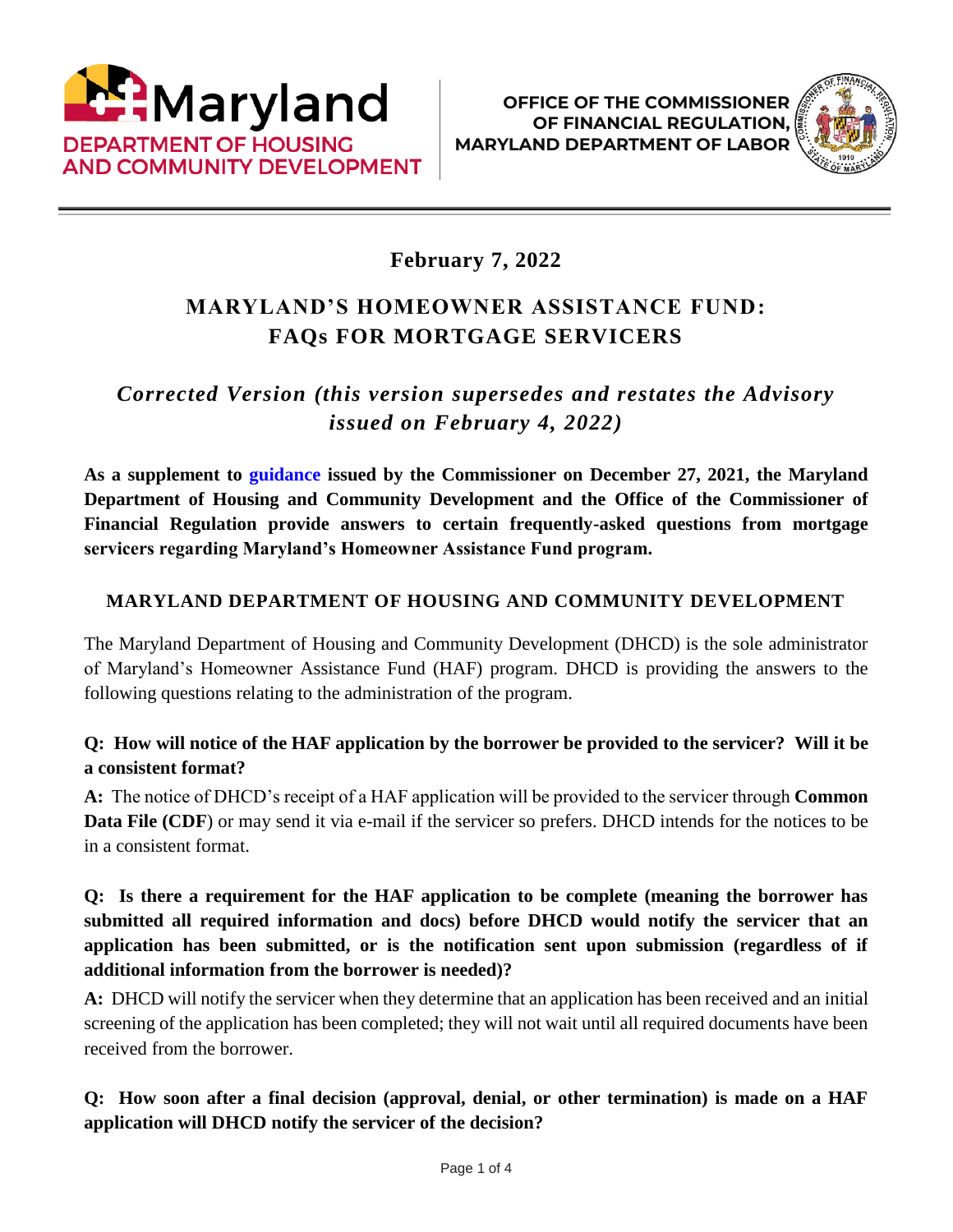**A:** DHCD will control the actual time needed for the consideration of applications and that time may vary however we are aiming for 14 business days.

#### **Q: Will borrowers be allowed to make multiple applications for HAF funds?**

**A:** Yes. The program is considered to offer a one-time payment towards a HAF eligible delinquency through three separate HAF funding programs. A borrower can apply for the HAF grant, HAF loan and the HAF WholeHome grant program. Additionally, a borrower can submit an additional application for any of these programs if their original application was denied and did not go through the appeals process and/or if the application was withdrawn by the borrower.

## **Q: DHCD has stated that initially, approximately 70 servicers were invited to participate. What should other servicers do in order to participate?**

**A:** All the servicer onboarding documents are at the bottom of the page at [https://dhcd.maryland.gov/Residents/Pages/HomeownerAssistanceFund/ProgramOverview.aspx.](https://dhcd.maryland.gov/Residents/Pages/HomeownerAssistanceFund/ProgramOverview.aspx)

For further information on these or other questions relating to the administration of the HAF program, please contact Maddy Ciulu [\(maddy.ciulu@maryland.gov\)](mailto:maddy.ciulu@maryland.gov) or Brandon Smith [\(brandon.smith@maryland.gov\)](mailto:brandon.smith@maryland.gov) at the Maryland Department of Housing and Community Development. **Please do not contact the Office of the Commissioner of Financial Regulation regarding program administration matters.**

# **OFFICE OF THE COMMISSIONER OF FINANCIAL REGULATION**

Maryland's Office of the Commissioner of Financial Regulation (OCFR) enforces various laws and regulations governing the conduct of certain financial institutions. OCFR is providing answers to the following questions regarding the application of certain such laws and regulations as they relate to the HAF process.

# **Q: The Commissioner's December 27, 2021 Advisory regarding the Maryland Homeowner Assistance Fund (HAF) states, in part, that "[s]ervicers may consider fourteen days to be deemed a reasonable time for completion of a HAF application . . ." When does the 14 days "reasonable time" period begin?**

**A:** The 14-day "reasonable time" begins when the borrower is notified by the servicer of the denial of loss mitigation or of the availability of the HAF program, whichever comes later. For example, if the notice is sent electronically, the time begins on the date it is sent; if the notice is sent by mail, the borrower may be considered to have been "notified" three days after the mailing date.

### **Q: If the servicer is informed by DHCD that an application has been received, and does not receive subsequent communication from DHCD within 14 days, can the servicer proceed with its foreclosure processes?**

**A:** Servicers that wait 14 days after notice from DHCD of a HAF application, will be considered by the Commissioner to have waited a reasonable time for completion of the HAF process, and may move forward after that time. While 14 days is a minimum waiting period, servicers may, and are encouraged,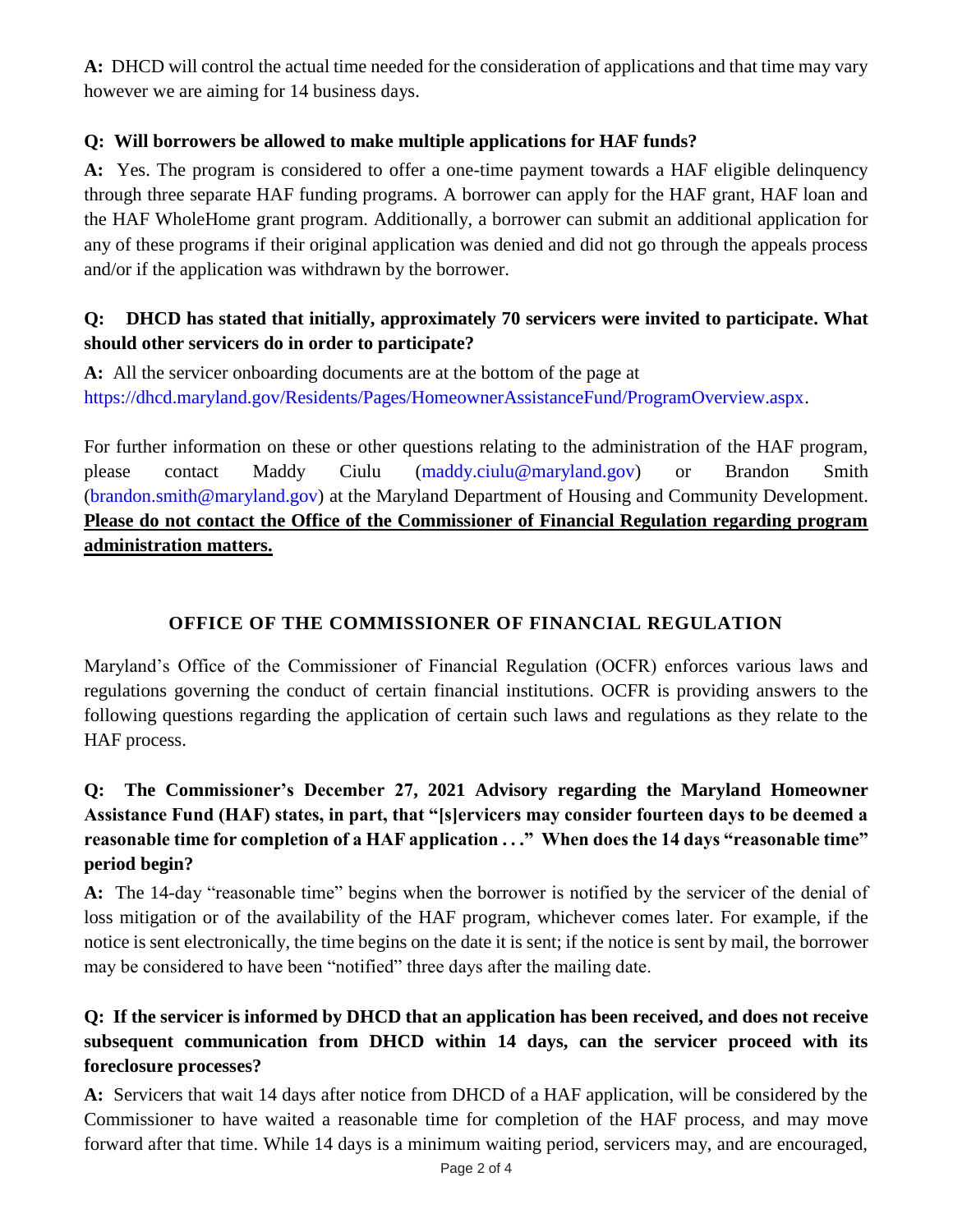depending upon actual DHCD HAF processing times, to extend the pause in their resumption of foreclosure processing to ensure that borrowers are able to take advantage of HAF opportunities to save their home. Servicers are encouraged to regularly communicate with DHCD to determine actual HAF processing times.

## **Q: In the absence of notice from DHCD regarding a HAF application having been submitted regarding loans on which loss mitigation was denied prior to the opening of the HAF program on December 20, 2021, can the servicer move forward with foreclosure activity?**

**A:** The purpose of the HAF program is to provide struggling mortgage borrowers with assistance to avoid foreclosures. Servicers have had an obligation to notify borrowers of the availability of the HAF program since December 20, 2021. The servicer's obligation is not dependent solely on the servicer's denial of loss mitigation. The Commissioner is aware that for borrowers whose loss mitigation was denied prior to December 20, 2021 and/or whose scheduled foreclosure sale is imminent, notice may not have been given and that lenders and servicers may not have had processes for providing notice of the existence of the HAF program after informing such borrower of loss mitigation denial, or for a determination of HAF qualification to be made before a foreclosure sale, and in those situations, foreclosure may proceed and the Commissioner would not take action against a servicer for proceeding with a foreclosure sale if notice was not given to a borrower whose loss mitigation was denied prior to December 20, 2021, or if it was notified by DCHD of a HAF application filing less than 37 days prior to the sale date.

## **Q: If DHCD denies an application and a borrower reapplies, is a servicer expected to delay the foreclosure process each time?**

**A:** The HAF program is considered a form of loss mitigation. As with any repetitive loss mitigation application under 12 U.S.C. §1024.41, a servicer is not required to delay the foreclosure process if the servicer previously complied with all requirements and the borrower has been delinquent at all times since the prior submission.

#### **Q: Is there any "safe harbor" of conduct that would be deemed presumptive of compliance with Maryland statutes and regulations as they apply to the HAF program?**

**A:** Yes. In any instance in which a borrower has applied for HAF assistance, the Commissioner shall presume that a servicer has complied with the applicable laws and regulations regarding consideration of the borrower's HAF application if the following conditions are met:

- The servicer has signed DHCD's HAF Servicer Collaboration Agreement and has abided by its terms;
- If notified by DHCD that the borrower has applied for HAF assistance, the servicer did not conduct a foreclosure sale prior to notification by DHCD that the borrower's application was approved, denied, or otherwise terminated; and
- If notified by DHCD that the borrower qualified for HAF funds, the servicer:
	- o Accepted HAF funds as reinstatement; or
	- o Evaluated the borrower for loss mitigation based on the availability of those funds, and if the borrower qualified for loss mitigation under the servicer's normal guidelines, offered the borrower any loss mitigation option for which the borrower qualified.

For further information on these or other questions relating to the application of servicing-related laws and regulations to the HAF program, please contact Jedd Bellman [\(jedd.bellman@maryland.gov\)](mailto:jedd.bellman@maryland.gov) or